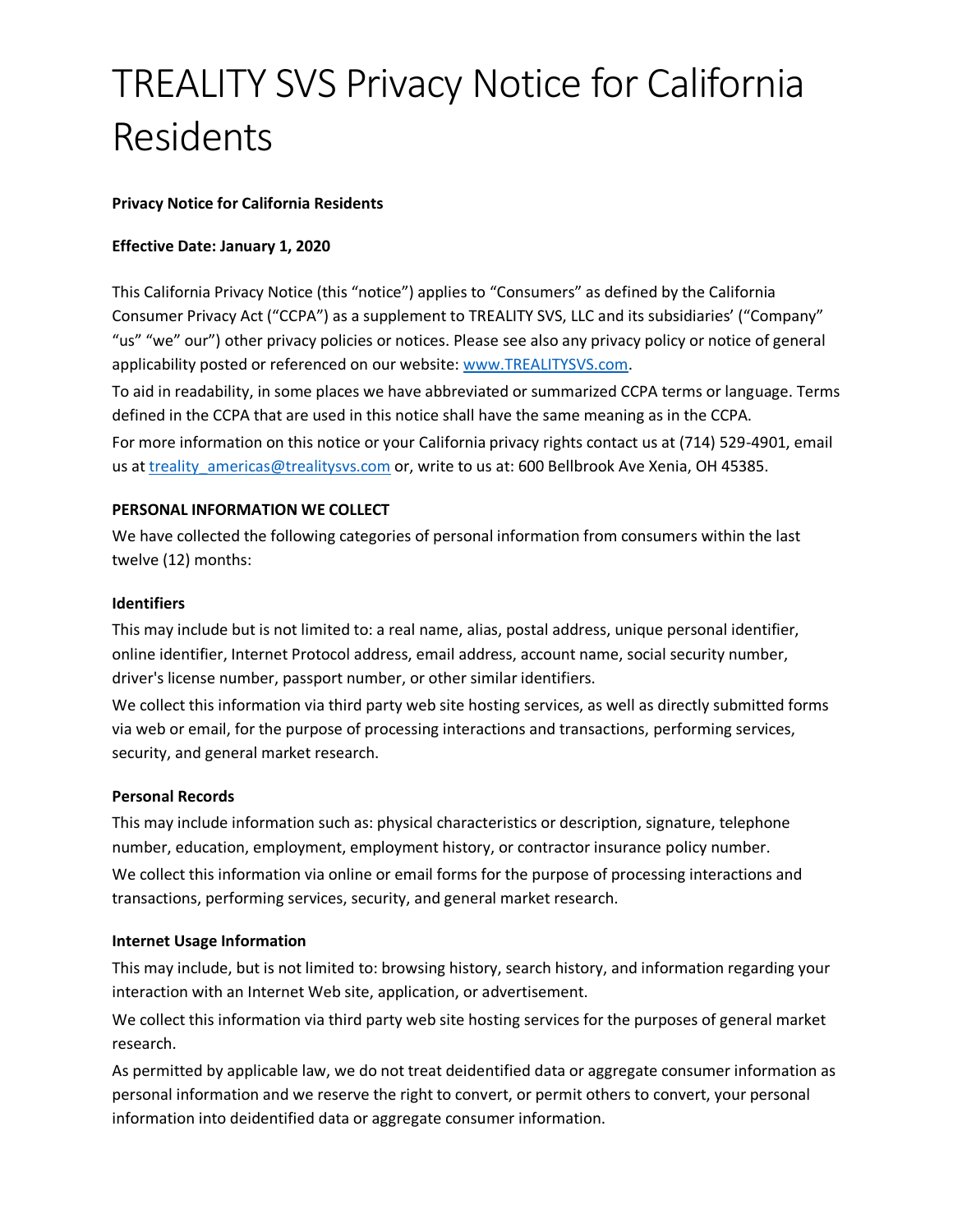Subject to restrictions and obligations of the CCPA, our vendors may also use your personal information for some or all of the above listed business purposes. Our vendors may themselves engage services providers or subcontractors to enable them to perform services for us, which sub-processing is, for purposes of certainty, an additional business purpose for which we are providing you notice. SHARING PERSONAL INFORMATION

We may share personal information with third parties for a business purpose. In the last twelve (12) months, we have disclosed the following categories of personal information for a business purpose:

- Identifiers
- Personal Records
- Customer Account Details / Commercial Information
- Internet Usage Information We disclose your personal information for a business purpose to the following categories of third parties:
- Our affiliates.
- Service providers.

• Third parties to whom you or your agents authorize us to disclose your personal information in connection with products or services we provide to you.

In the last twelve (12) months, we have not sold any personal information.

#### **CALIFORNIA PRIVACY RIGHTS**

We provide California Consumers the privacy rights described in this section. You have the right to exercise these rights via an authorized agent who meets the agency requirements of the CCPA and related regulations. As permitted by the CCPA, any request you submit to us is subject to an identification process. We will not fulfill your CCPA request unless you have provided sufficient information for us to reasonably verify you are the consumer about whom we collected personal information.

If we cannot comply with a request, we will explain the reasons in our response. We will use personal information provided in your request only to verify your identity or authority to make the request and to track and document request responses, unless you also gave it to us for another purpose.

We do not charge a fee to process or respond to your verifiable consumer request unless it is excessive, repetitive or clearly unfounded. If we determine that the request warrants a fee, we will tell you why we made that decision and provide you with a cost estimate before completing your request.

#### **Access to Specific Information and Data Portability Rights**

You have the right to request that we disclose certain information to you about our collection and use of your personal information over the past 12 months. Additionally, you have the right to make or obtain a transportable copy, no more than twice in a twelve-month period, of your personal information that we have collected in the period that is 12 months prior to the request date and are maintaining. Once we receive and confirm your request, we will disclose to you:

- The categories of PI we have collected about you.
- The categories of sources from which we collected your PI.
- The business or commercial purposes for our collecting or selling your PI.
- The categories of third parties to whom we have shared your PI.
- The specific pieces of PI we have collected about you.